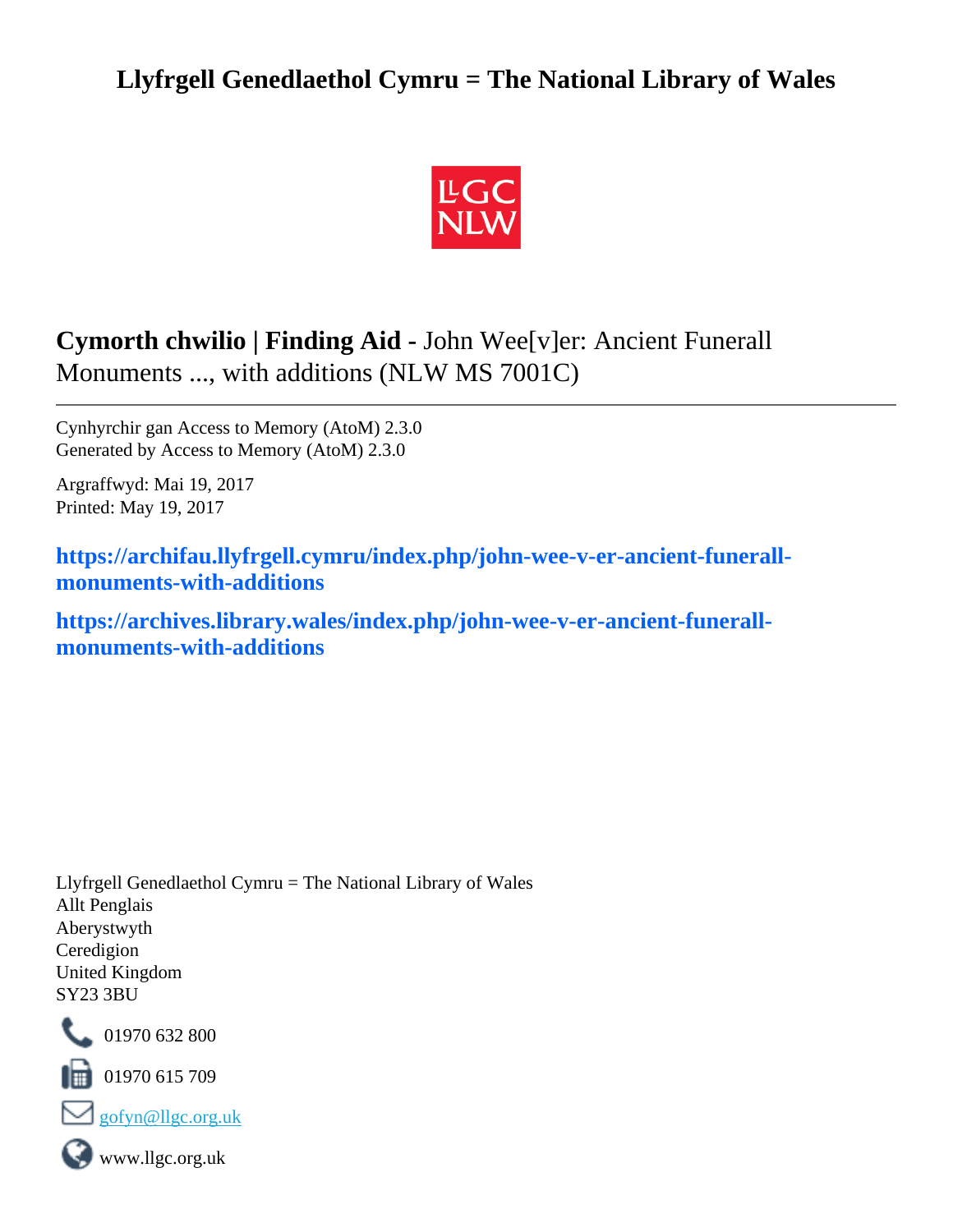## **Tabl cynnwys | Table of contents**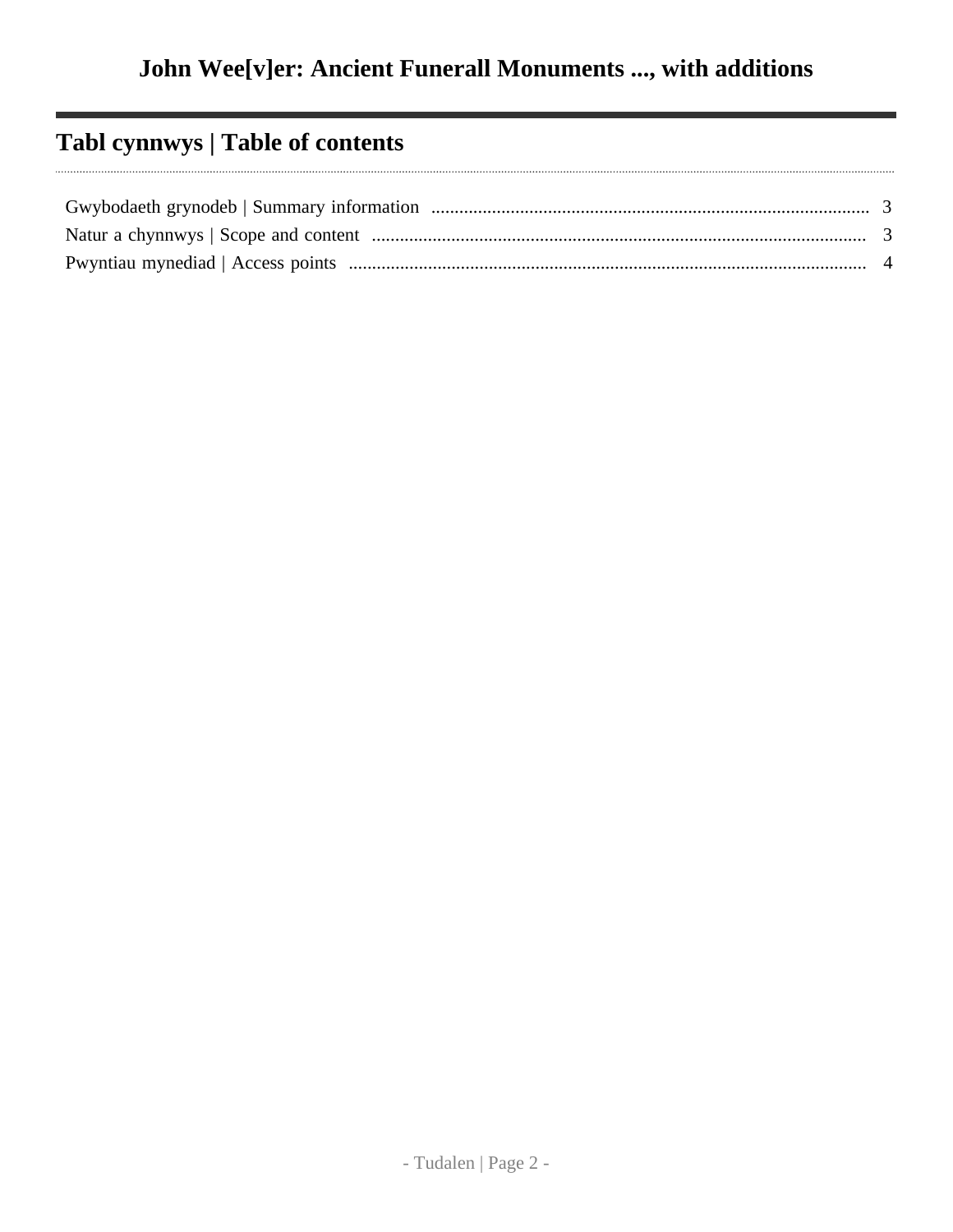### <span id="page-2-0"></span>**Gwybodaeth grynodeb | Summary information**

| <b>Lleoliad   Repository:</b>                                                       | Llyfrgell Genedlaethol Cymru $=$ The National Library of Wales |
|-------------------------------------------------------------------------------------|----------------------------------------------------------------|
| <b>Teitl   Title:</b>                                                               | John Wee[v]er: Ancient Funerall Monuments , with additions     |
| ID:                                                                                 | <b>NLW MS 7001C</b>                                            |
| Virtua system control<br>number [alternative]:                                      | vtls004380277                                                  |
| <b>GEAC</b> system control<br>number [alternative]:                                 | (WIAbNL)0000380277                                             |
| <b>Dyddiad</b>   Date:                                                              | [17-18 cents] (dyddiad creu $\vert$ date of creation)          |
| Lleoliad ffisegol  <br><b>Physical location:</b>                                    | ARCH/MSS (GB0210)                                              |
| <b>Iaith   Language:</b>                                                            | English                                                        |
| <b>Iaith   Language:</b>                                                            | Latin                                                          |
| Dyddiadau creu,<br>golygu a dileu   Dates<br>of creation, revision<br>and deletion: |                                                                |
| <b>Nodyn</b>   <b>Note</b><br>[generalNote]:                                        | Preferred citation: NLW MS 7001C                               |

### <span id="page-2-1"></span>**Natur a chynnwys | Scope and content**

One of two volumes containing a copy of John Wee[v]er: Ancient Funerall Monuments with in the vnited Monarchie of Great Britaine, Ireland ... (London, 1631), interleaved, with manuscript additions.

### **Nodiadau | Notes**

#### **Nodiadau teitl | Title notes**

#### **Disgrifiadau deunydd | Related material**

Refer also to NLW MS 7002.